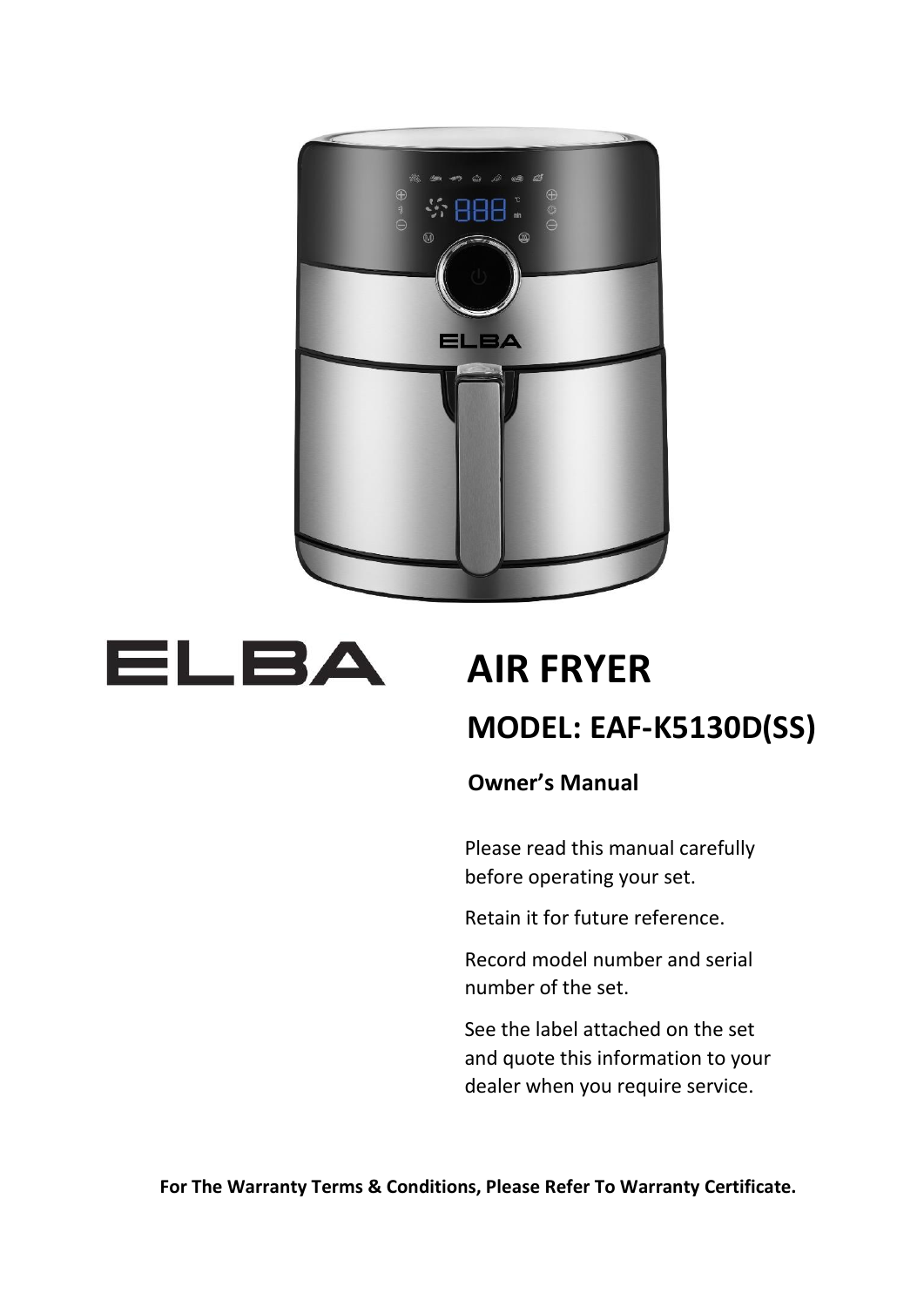### **IMPORTANT SAFEGUARDS**

Before using the electrical appliance, the following basic precautions should always be followed:

- 1. Read all instructions before using.
- 2. Before using check that the voltage of wall outlet corresponds to the one shown on the rating plate.
- 3. Do not operate any appliance with a damaged cord or plug or after the appliance malfunctions, or is dropped or damaged in any manner. Return appliance to the nearest authorized service agent for examination, repair or electrical or mechanical adjustment.
- 4. To protect against electric shock do not immerse cord, plugs, or housing in water or other liquid.
- 5. To avoid the hazard caused by overload of the circuit, do not use the extension cord.
- 6. Do not let the power cord hang over edge of table or counter, or touch on hot surface.
- 7. Do not place the appliance on unstable surfaces or surfaces that can affected by heat, near walls or furniture. Leave at least 10cm free space at the back, both sides and top of the appliance.
- 8. Do not cover the air inlet or air outlet when the appliance is operating.
- 9. The use of accessory not recommended by the appliance manufacturer may cause injuries.
- 10. This appliance is not intended for used by persons (including children) with reduced physical, sensory or mental capabilities, or lack of experience and knowledge, unless they have been given supervision or instruction concerning use of the appliances by a person responsible for their safety.
- 11. Children should be supervised to ensure that they do not play with the appliance.
- 12. Do not place any items on top or next to this appliance at any time to prevent fire. Keep this appliance clear of contact with any flammable material including curtain, walls, walls, cloth, paper, cardboard, plastic material, etc at all times.
- 13. Do not let the appliance operates unattended.
- 14. When operating the appliance, hot steam will release through air outlet. Keep hands and face at a safe distance from the air outlet. Beware of hot steam and hot surfaces when removing the tray from the appliance.
- 15. Do not overfill the basket! Oversized food must not be inserted into the basket as it may cause fire.
- 16. Improper handling of the tray or basket may cause the non-stick coating to peel off.
- 17. Do not fill the tray with oil or use this appliance as a deep fryer as this may cause fire hazards.
- 18. Immediately unplug the appliance if you see dark smoke coming out from the appliance. Wait until the smoke emission to stop before removing the tray from the appliance.
- 19. Always unplug from the wall outlet when not in use. Let the appliance to cool down completely before putting on or taking off parts before cleaning or putting away.
- 20. This appliance has been incorporated with a grounded plug. Please ensure the wall outlet in your house is well earthed.
- 21. This appliance has been designed for domestic and household use only. Any commercial use, inappropriate use or failure to comply with the instructions, ELBA accepts no responsibility and the warranty will not apply.
- 22. Be CAUTION: the surface may get hot during the operation.  $\sqrt{M}$
- 23. Do not use outdoors.
- 24. Save these instructions.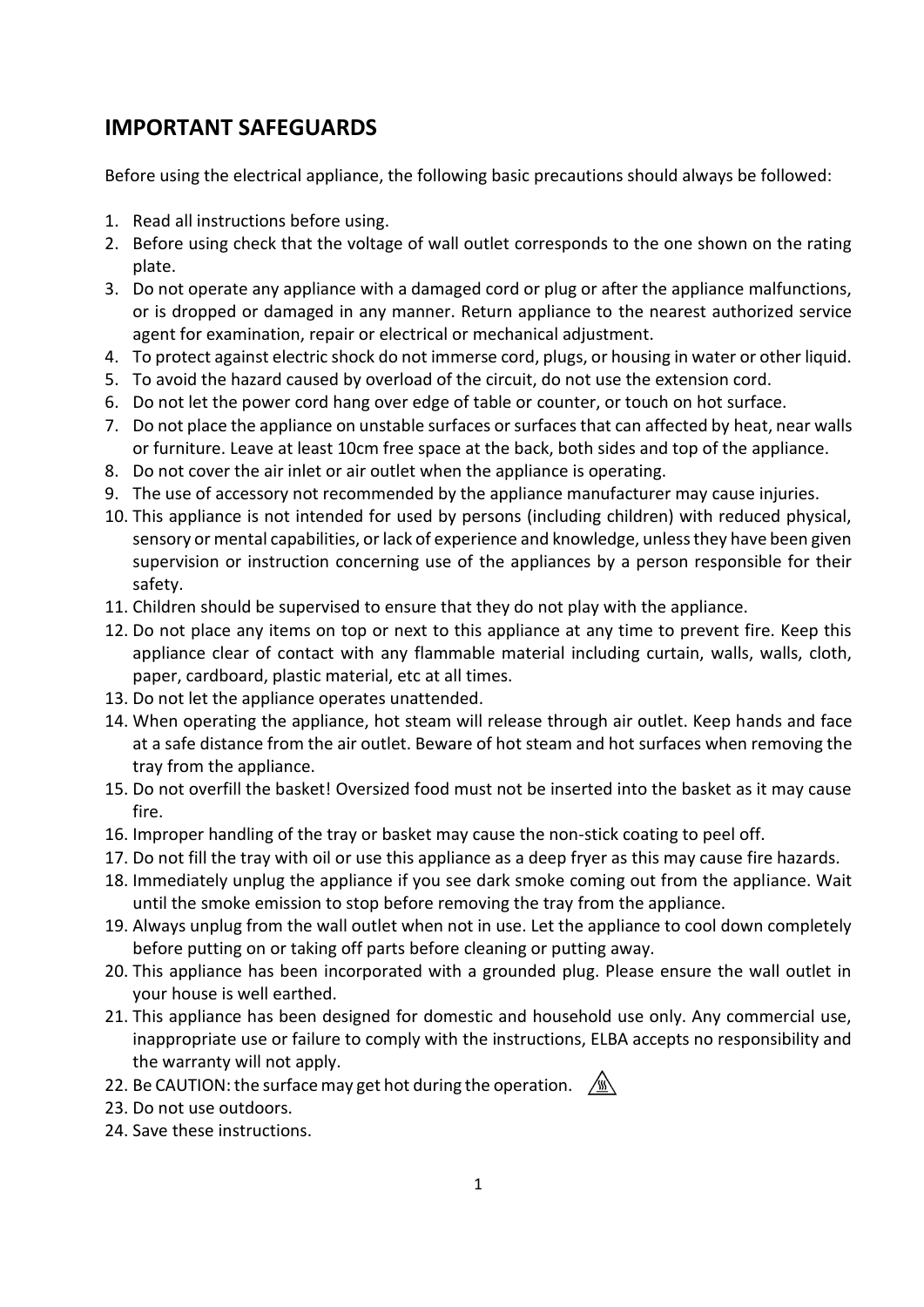### **PRODUCT DESCRIPTIONS**











| 1. | <b>Frying Basket</b>                   | 8.  | Power Cord                         |
|----|----------------------------------------|-----|------------------------------------|
| 2. | Safety Cover for Basket Release Button | 9.  | Temperature Increase Button        |
| 3. | <b>Basket Release Button</b>           | 10. | <b>Temperature Decrease Button</b> |
| 4. | <b>Frying Basket Handle</b>            | 11. | <b>Timer Increase Button</b>       |
| 5. | <b>Frying Pot</b>                      | 12. | <b>Timer Decrease Button</b>       |
| 6. | On/Off Button                          | 13. | Menu Button                        |
| 7. | Air Outlet                             | 14. | Keep Warm Button                   |

### **BEFORE THE FIRST USE**

- 1. Remove all packing materials and stickers or labels from appliance.
- 2. Thoroughly clean the basket and pot with water and some washing liquids. Use a non-abrasive sponge.
- 3. Wipe the inside and outer surface of the appliance with a moist cloth.  **Note:** There is no need to fill the tray with oil as this appliance works on hot air.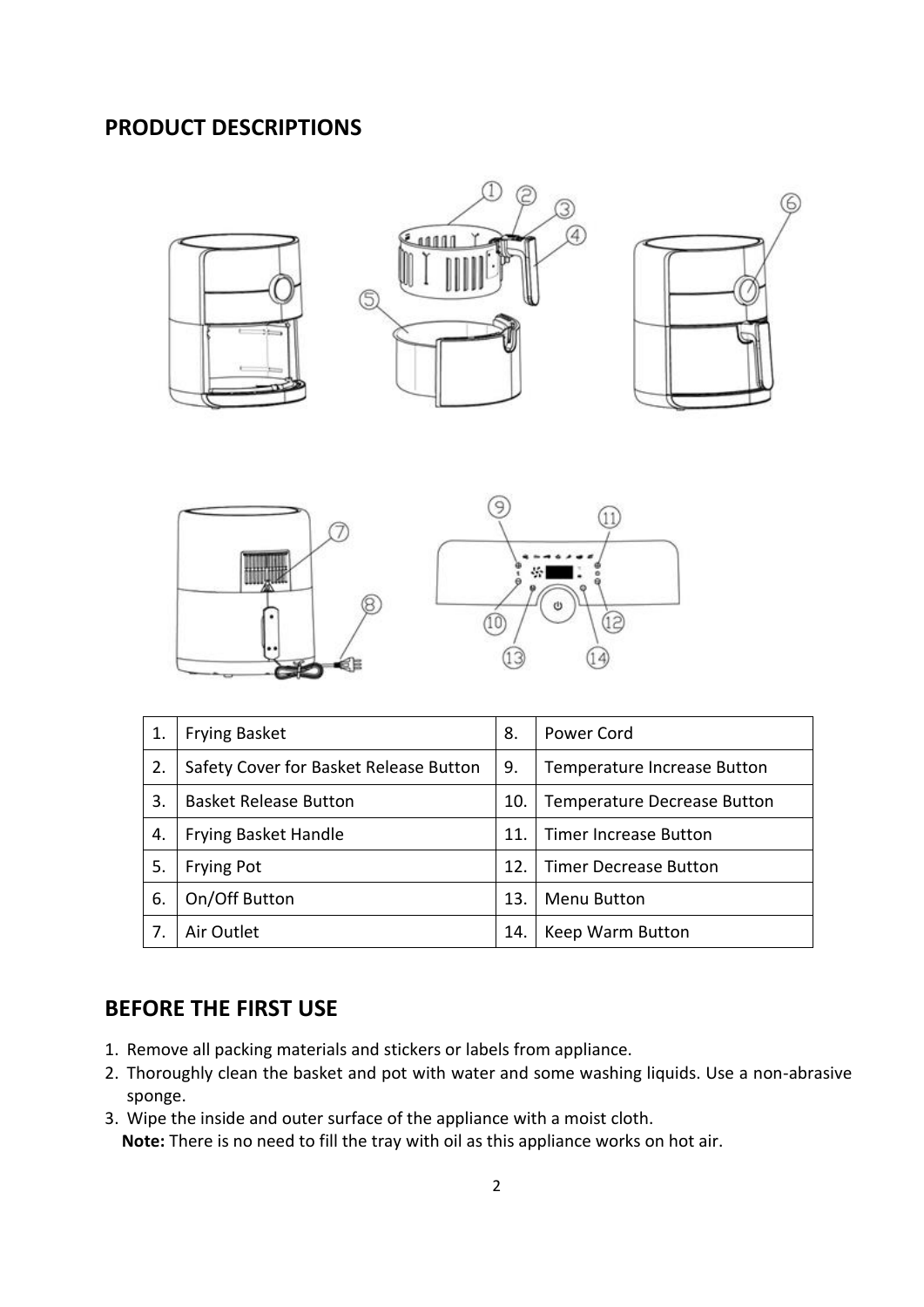### **OPERATION PREPARATION**

- 1. Put the appliance on a levelled, even and stable surface. Do not put the appliance on non-heatresistant surface.
- 2. Put the frying basket into the frying pot properly and you hear the sound signal "tang" when fix into position. Slide the frying pot back to the appliance completely and appliance only can start working.
- 3. Do not put anything on top of the appliance this to prevent the air flow and affects the hot air frying result.

**Note:** Do not fill the frying tray with oil or any other liquid.

### **OPERATING THE APPLIANCE**

- 1. Insert the plug into grounded socket.
- 2. Put the appliance on a levelled, even and stable surface. Do not put the appliance on non-heatresistant surface.
- 3. Carefully slide out the frying pot and insert the ingredient into the basket.

#### **Note:**

*\*Do not fill the frying basket with oil or any other liquid.* 

*\*Do not put anything on top of the appliance this to prevent the air flow and affects the hot air frying result.*

*\*Do not exceed the maximum line.* 

*\*Ensure frying pot is slide into the position completely, and appliance is ready to operate now.* 

- 4. Power on the appliance and  $\mathbb O$  will light up. Press the on/off button, the control panel will light up. The display shows 15 minutes and 180°C as default setting.
- 5. By pressing menu button to select the desired cooking menu of french fries, meat slices, shrimp, cake, chicken wing, steak and fish.
- 6. Press the temperature and timer increase and decrease buttons to set temperature and timer according to the ingredients.
- 7. Press the on/off button, to start the appliance. Now power and cooking indicator will light up. The red indicator will on and off regularly, this is indicating the heating element is switched on and off to maintain the set temperature.
- 8. The timer will begin to count down when the appliance reaches the set timing.
- 9. Press the menu button to select the pre-setting programs for convenient operation. The control panel shows the program with symbols as per below: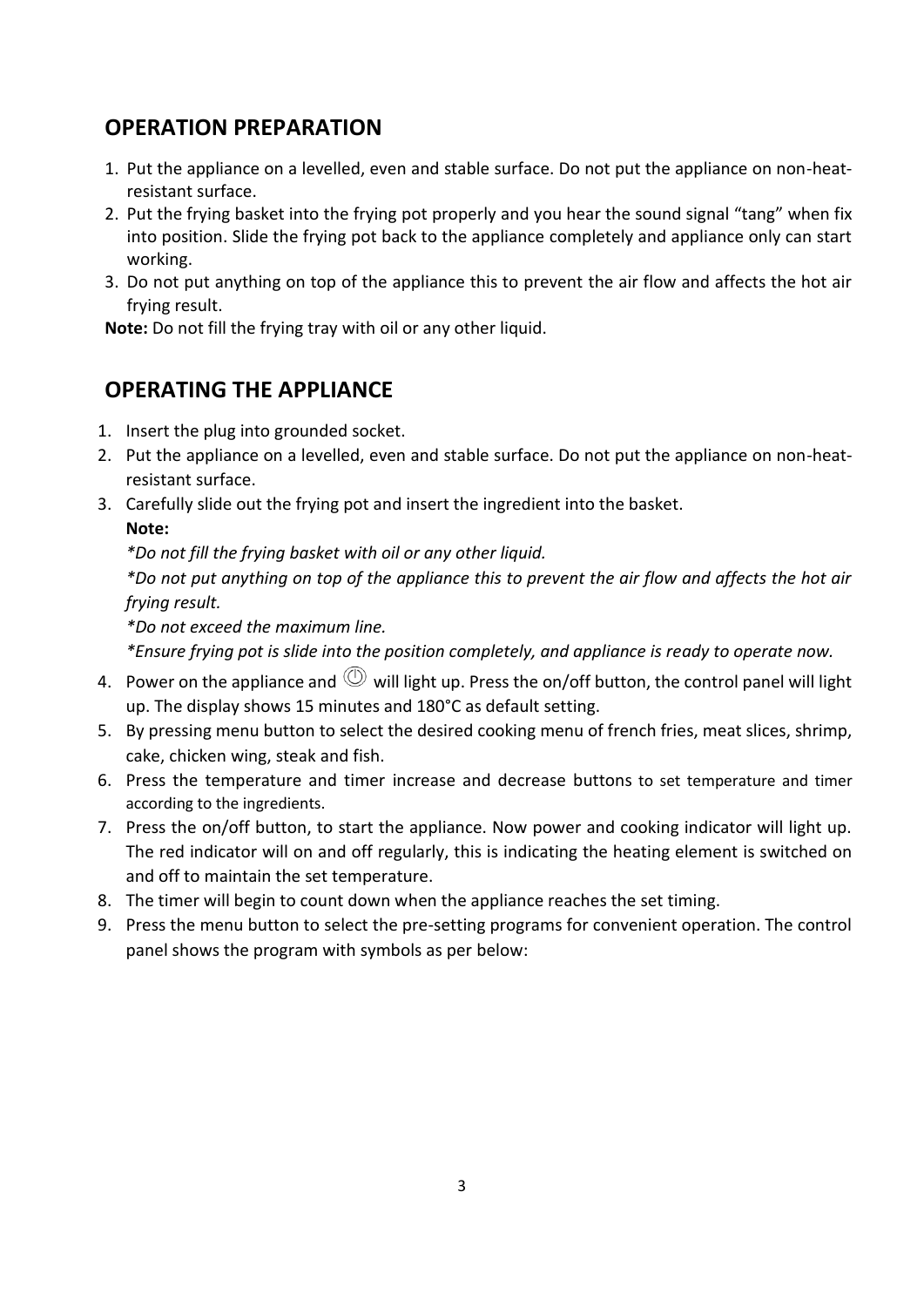| Icon | <b>Programs</b>   | <b>Temperature</b> | <b>Timer</b> | Icon | <b>Programs</b> | <b>Temperature</b> | <b>Timer</b> |
|------|-------------------|--------------------|--------------|------|-----------------|--------------------|--------------|
|      | French<br>Fries   | $200^{\circ}$ C    | 20 mins      |      | Chicken         | 180°C              | 25 mins      |
|      | <b>Meat Slice</b> | $180^{\circ}$ C    | 15 mins      |      | <b>Steak</b>    | $160^{\circ}$ C    | 20 mins      |
|      | Shrimp            | $160^{\circ}$ C    | 20 mins      |      | Cake            | $180^{\circ}$ C    | 20 mins      |
|      | Cake              | $160^{\circ}$ C    | 40 mins      |      |                 |                    |              |

*Remark: Temperature and timer may vary according to portion of foods.* 

- 10. The setting of timer and temperature is adjustable by pressing timer and temperature button to your desired setting.
- 11. Once the timer and temperature is confirmed, press on/off button to start the cooking process.
- 12. Some ingredients required shaking halfway through cooking. To shake the food ingredients, hold the frying basket handle, pull out the frying pan from the appliance and shake. The appliances will stop operating immediately. After shaking the foods, slide it back into the appliance and the appliance will resume back the cooking process immediately.

#### **Note:**

\**Do not press the basket release button of the frying basket during shaking.*

*\*To reduce weight, you can remove the frying basket from the frying pot. To do this, pull the frying pot out from the appliance, place it on a heat resistance surface and push the release button on the handle.*

- 13. When the cooking time is finished, the appliance will "beep" sound it means the cooking process is complete. Pull the frying pot from the appliances and place it on a heat resistance surface.
- 14. Check the foods and if there are not well cooked, slide the frying pot back into appliance and set a few more minutes to cook.
- 15. To pour out the small size food (e.g. Fried) please press the basket button of the frying basket and take the frying basket out of the frying pot.
- 16. To remove large or fragile foods, you can use the clamp to take them out from the frying basket by using a pair of tongs.
- 17. To use keep warm function, after select the desire cooking function and press for the keep warm function button. This function will automatic activated once the cooking process is complete. It can keep warm for 120 minutes.

#### **Note:**

*\*Do not turn the basket up and down with the frying pot still attached to it, as any redundant oil that has collected on the bottom of frying pot will leak onto the ingredients.*

*\* After hot air frying, the frying pot and the ingredients are still very hot. Depending on the type of ingredients in the appliance, steam may escape from the frying pot.*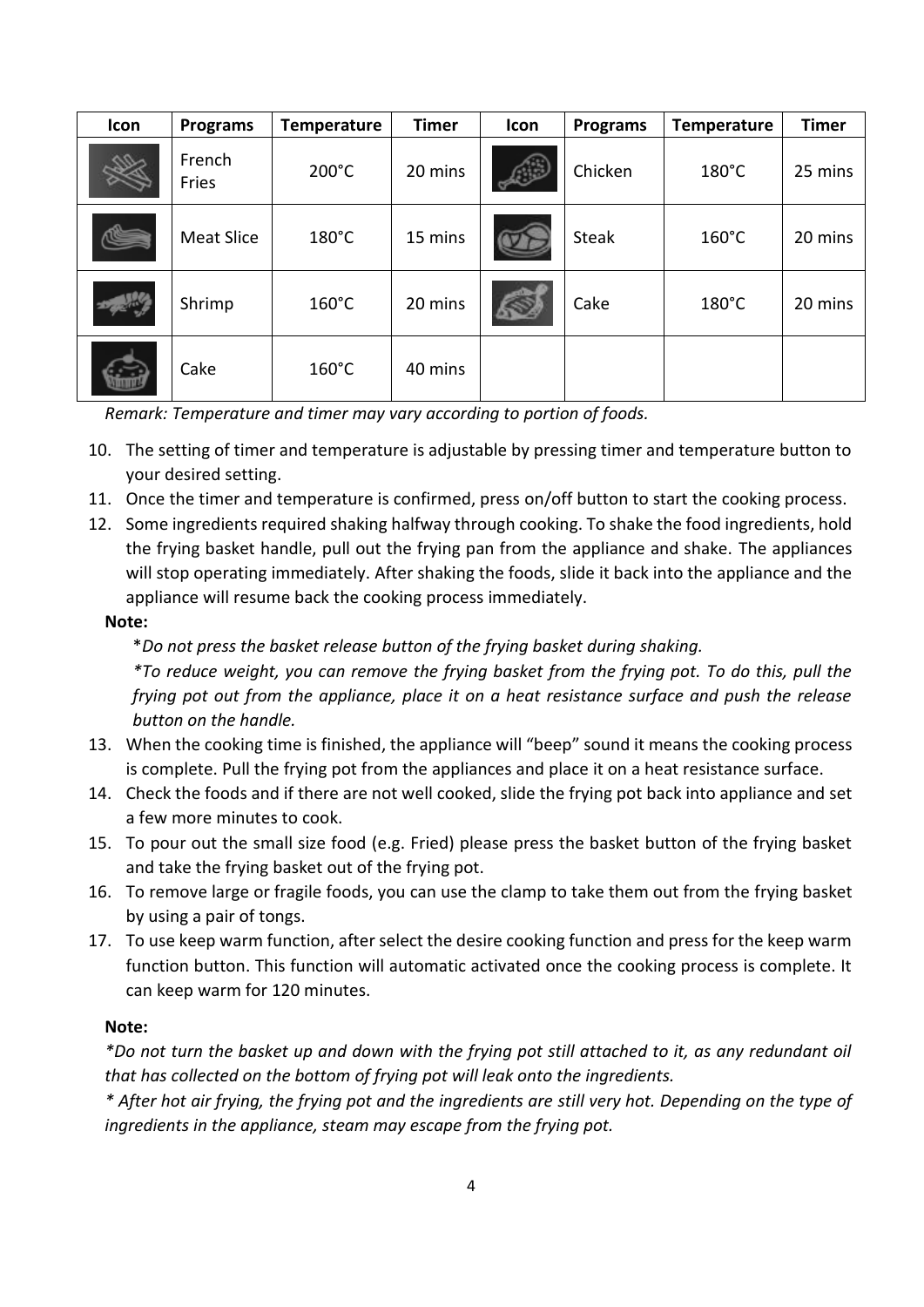### **COOKING TIPS**

- 1. Smaller size of foods usually require a slightly shorter preparation time than larger size of foods.
- 2. Shaking smaller ingredients halfway during the preparation time optimize the end result and can help to prevent unevenly cooking.
- 3. Add a few drops of oil to fresh potatoes for a crispy result. Cook your foods within a few minutes after adding the oil.
- 4. Place a baking tin or oven dish in the basket if you want bake a cake or quiche or if you want to fry fragile or filled ingredients.
- 5. You can use the appliance to reheat the food. To reheat food, set the temperatures at 150°C, the maximum cooking time is 10 minutes.

### **CLEANING AND MAINTENANCE**

Always remove the plug from wall outlet when not in use. Let the appliance to cool down completely before cleaning.

1. Use a clean damp cloth to wipe the product body.

 **Note:** Do not use thinner, benzene, blench, abrasive cleaning agents or sources to clean the appliance, frying pot and frying basket.

- 2. Remove the frying pot and frying basket from the appliance. Clean them with soapy water and rinse thoroughly. Dry with a soft cloth.
- 3. If dirt is stuck to the frying basket or bottom of the tray, fill the tray with warm water with some washing-up liquid. Put the frying basket into the tray and let the tray and basket soak for about 10 minutes.
- 4. Clean the inside the appliance with warm water and non-abrasive sponge.

**Note:** Any residue, seasonings, vinegar or salt may cause the coating of the tray to corrode.

5. Clean the heating element with a damp cloth or a cleaning brush to remove any food residues.

### **APPLIANCE STORAGE**

- 1. Unplug the appliance and let it cool down thoroughly.
- 2. Make sure that all the parts are cleaned and dry.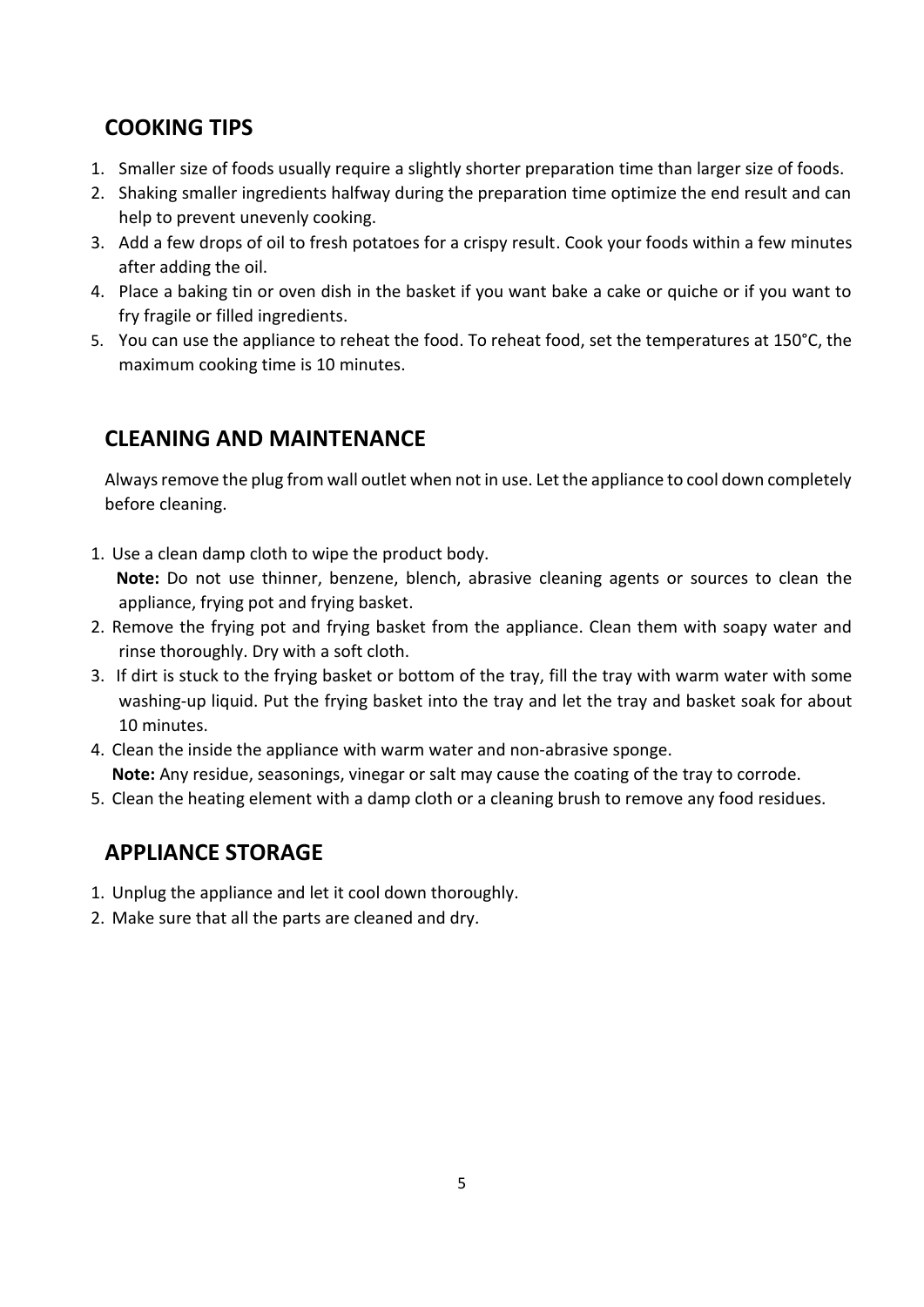### **TROUBLESHOOTING**

| No. | Problem                                                                  | <b>Possible Causes</b>                                                                    | <b>Solution</b>                                                                                                                                                                                                                                                                                      |  |
|-----|--------------------------------------------------------------------------|-------------------------------------------------------------------------------------------|------------------------------------------------------------------------------------------------------------------------------------------------------------------------------------------------------------------------------------------------------------------------------------------------------|--|
| 1.  | The air fryer does<br>not work                                           | The appliance is not unplugged in                                                         | Insert the plug into the grounded<br>power socket                                                                                                                                                                                                                                                    |  |
|     |                                                                          | Did not press on/off button                                                               | Press start/ pause button after all<br>appliance start<br>settings to make<br>working                                                                                                                                                                                                                |  |
|     |                                                                          | No frying pot in the appliance                                                            | Put frying pot back into appliance. The<br>switch will be on when it is in place.                                                                                                                                                                                                                    |  |
|     |                                                                          | Did not press for menu button                                                             | Press for the menu button to select<br>desired cooking programme, then<br>press the ON/OFF button                                                                                                                                                                                                    |  |
| 2.  | The ingredients<br>fried by the frying<br>tray not ripe<br>enough        | The amount of the ingredients in<br>the basket is too big                                 | Put smaller batches of ingredients in<br>the basket. Smaller batches are fried<br>more evenly                                                                                                                                                                                                        |  |
|     |                                                                          | The set temperature is too low                                                            | Adjust the temperature button to set<br>the temperature required                                                                                                                                                                                                                                     |  |
|     |                                                                          | The cooking time is too short                                                             | Adjust the timer button to decide the<br>time for cooking                                                                                                                                                                                                                                            |  |
| 3.  | The ingredients<br>are fried unevenly<br>in the Air Fryer                | Certain types of ingredients need<br>to be shaken halfway through the<br>preparation time | Ingredients that lie on top of or across<br>other (e.g. Fries) need to be shaken<br>halfway through the preparation time.                                                                                                                                                                            |  |
| 4.  | Fried snacks are<br>not crispy when<br>they come out of<br>the Air Fryer | You used a type of snacks meant<br>to be prepared in a traditional<br>deep fryer          | Use oven snacks or lightly brush some<br>oil onto the snacks for a crispier result                                                                                                                                                                                                                   |  |
| 5.  | I cannot slide the<br>tray into the                                      | There are too much ingredients in<br>the basket                                           | Do not fill the basket beyond the<br>maximum line.                                                                                                                                                                                                                                                   |  |
|     | appliance<br>properly                                                    | The basket is not placed in the<br>tray correctly                                         | Push the basket down into the tray<br>until you hear a "click" sound                                                                                                                                                                                                                                 |  |
|     |                                                                          | Basket handle bar stuck                                                                   | Place the handle bar in horizontal<br>position.                                                                                                                                                                                                                                                      |  |
| 6.  | While smoke<br>coming out of the<br>product                              | You are preparing greasy<br>ingredients                                                   | When you are preparing greasy<br>ingredients in the Air fryer, it will be<br>caused large amount of oil fume will<br>infiltrate into the frying tray. The oil<br>will produce while fume, and the frying<br>tray might be hotter than usual. But<br>this will not affect the final cooking<br>effect |  |
|     |                                                                          | The frying pot still contains<br>greasy residues from previous<br>use                     | White smoke is caused by greasy<br>heating up in the tray. Make sure you<br>clean the frying tray properly after<br>each use                                                                                                                                                                         |  |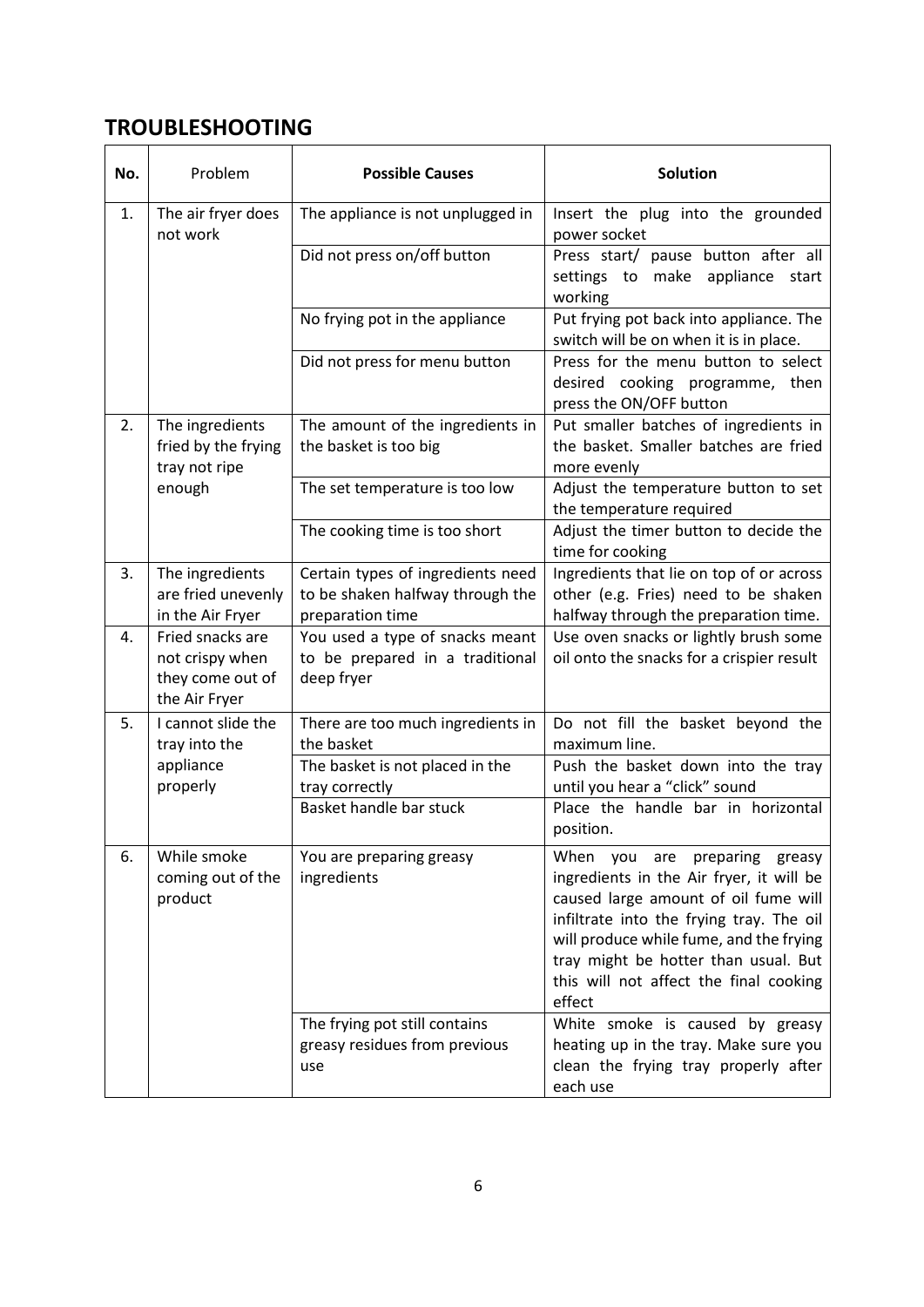| No. | Problem                                                               | <b>Possible Causes</b>                                                                 | <b>Solution</b>                                                                                          |
|-----|-----------------------------------------------------------------------|----------------------------------------------------------------------------------------|----------------------------------------------------------------------------------------------------------|
| 7.  | Fresh fries are<br>fried unevenly in<br>the Air Fryer                 | You did not soak the potato sticks<br>properly before you fried them                   | Soak potato sticks in a bowl for a least<br>30 minutes, take them out and dry<br>them with kitchen paper |
|     |                                                                       | You did not use the right potato<br>type                                               | Use fresh potatoes and make sure<br>they stay firm during frying                                         |
| 8.  | Fresh fries are not<br>crispy when they<br>come out from<br>Air Fryer | The crispiness of the fries depends<br>on the amount of oil and water in<br>the fries. | Make sure you dry the potatoes sticks<br>properly before you add the oil                                 |
|     |                                                                       |                                                                                        | Cut the potato sticks smaller for a<br>crispier result                                                   |
|     |                                                                       |                                                                                        | Add slightly more oil for a crispier<br>result                                                           |

### **ERROR CODE**

| <b>Short Circuit of Sensor</b> | Sensor Open Failure |
|--------------------------------|---------------------|

### **ENVIRONMENT FRIENDLY DISPOSAL**



Correct Disposal of this appliance:

This marking indicates that this appliance should not be disposed with other household wastes. To prevent possible harm to the environment or human health from uncontrolled waste disposal, recycle it responsibly to promote the sustainable reuse of material resources.